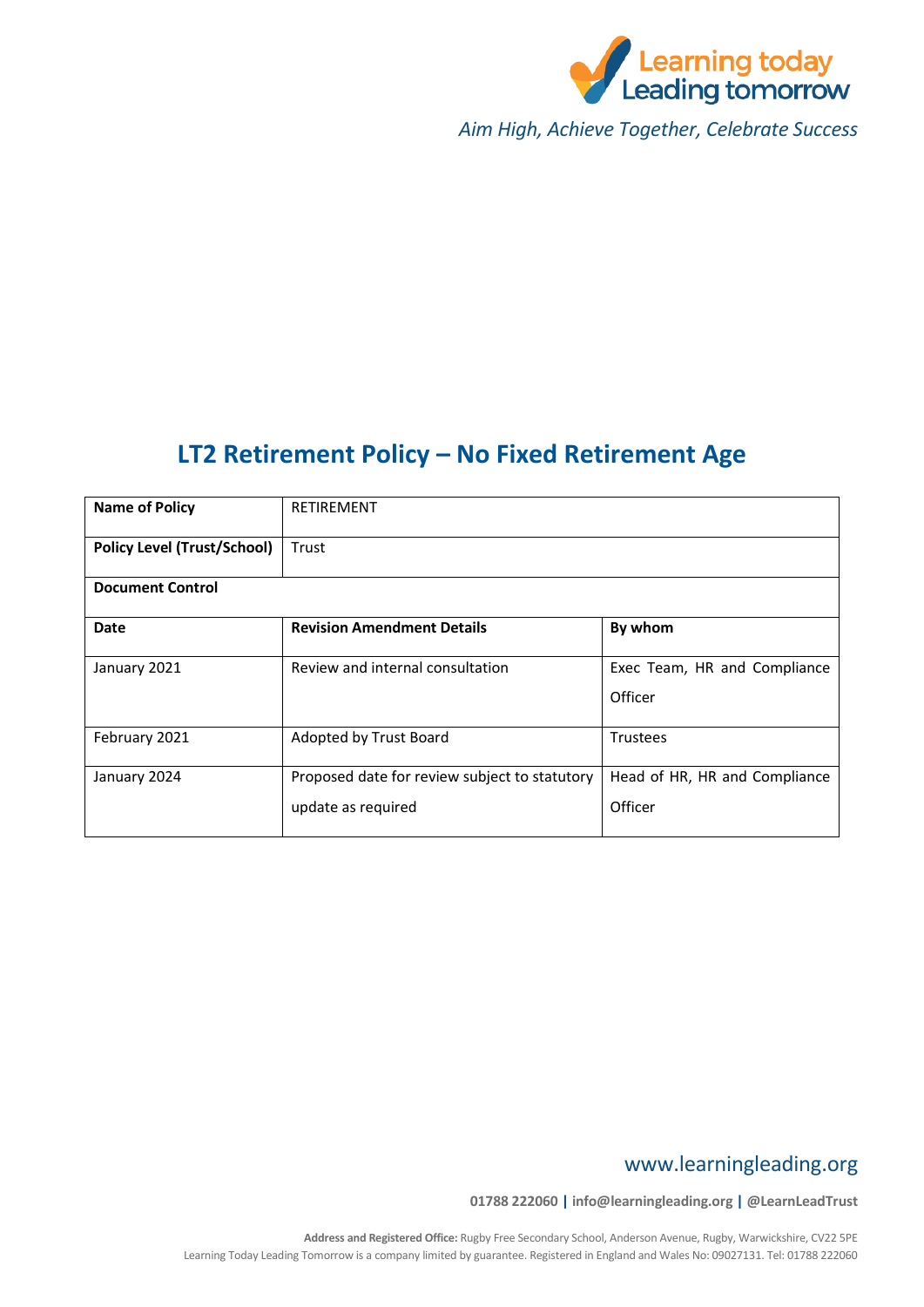

# **Table of Contents**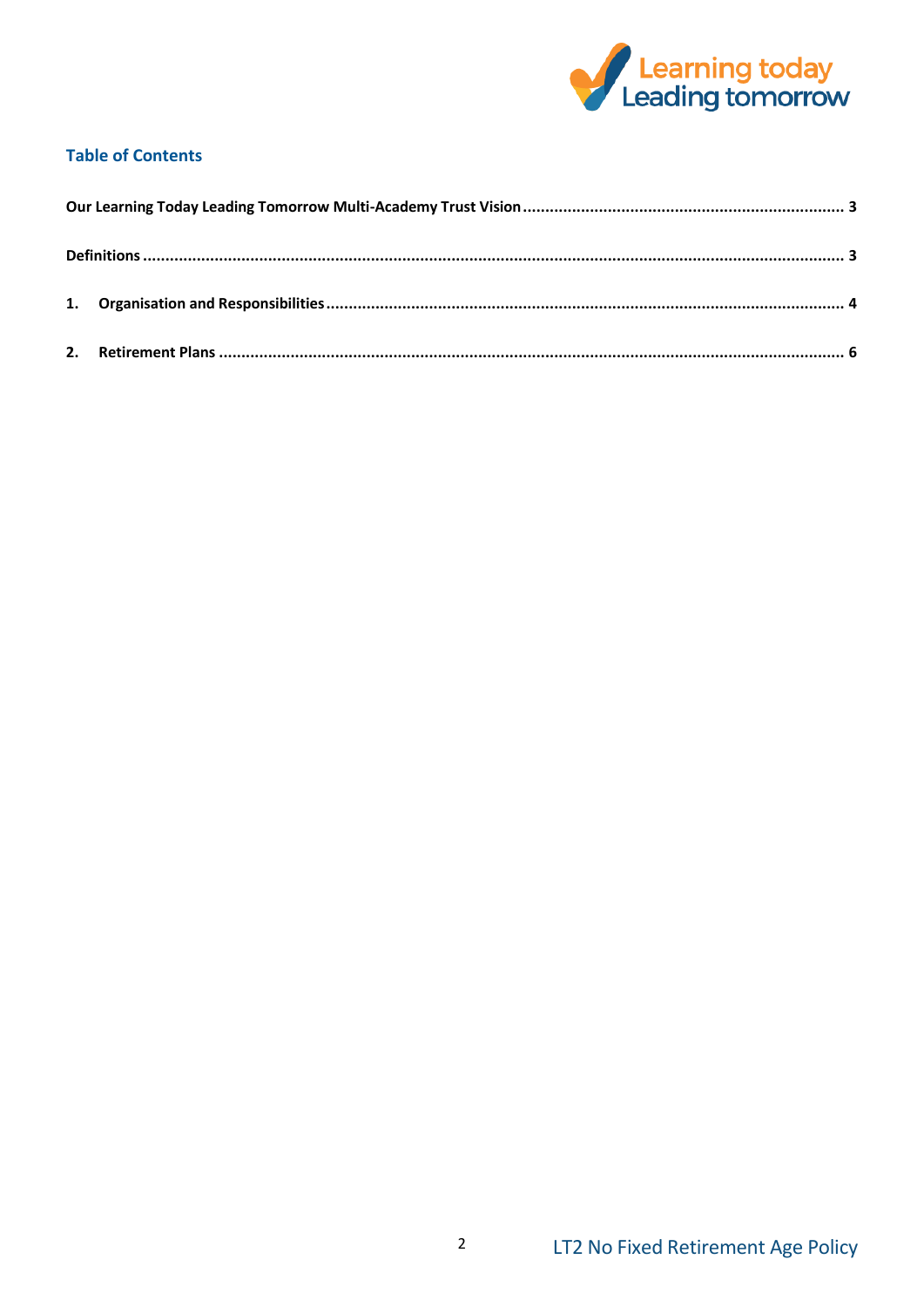

### <span id="page-2-0"></span>**Our Learning Today Leading Tomorrow Multi-Academy Trust Vision**

#### Vision

Our vision is to build a group of outstanding schools across phases, including specialist provision, to become (a mid-size) Trust that provides vibrant and inclusive learning environments in which every member of the learning community is passionate about learning. The Trust is led by a CEO who works closely with Headteachers who lead the two schools supported by a central team to support finance, HR, estates and governance.

### Mission

LT2 Trust and schools will have a relentless focus on high achievement, supported by robust organisational structures and governance. We aim to give children and young people in our care the knowledge, skills and experiences to expand their minds and world view to enable them to develop a naturally inquisitive approach to learning and life, fit for an everchanging world.

Ultimately, we will educate and support all children attending LT2 schools to grow into capable and contributing citizens who have developed the personal attributes and characteristics that will enable them to become considerate, self-reliant and confident young people who are ready for the next stage of their lives.

#### Values

The Trust Values underpin the mission and provide the basis on which LT2 schools can articulate the key behavioural characteristics that promote a positive philosophy. Our six values are unseen drivers of our behaviour as experienced by others and are designed to create a shared organisational culture:

- **Kindness –** The quality of friendliness, generosity, and consideration
- **Collaboration** The belief that working and learning with others will lead to greater success
- **Curiosity –** A strong desire to know and to learn
- **Resilience** The ability to recover quickly and learn from the difficulties we face
- **Respect** To appreciate the importance of understanding and admiration for others and self
- **Endeavour** The belief that hard work is needed to achieve something of which we can be proud

### <span id="page-2-1"></span>**Definitions**

- Where the word 'Trust' is used in this document it refers to The Learning Today Leading Tomorrow Trust.
- Where the words 'Trust Board' are used it refers to the board of Trustees who set the vision for the Trust and hold the executive leadership team to account for delivering the Trust's strategic plan.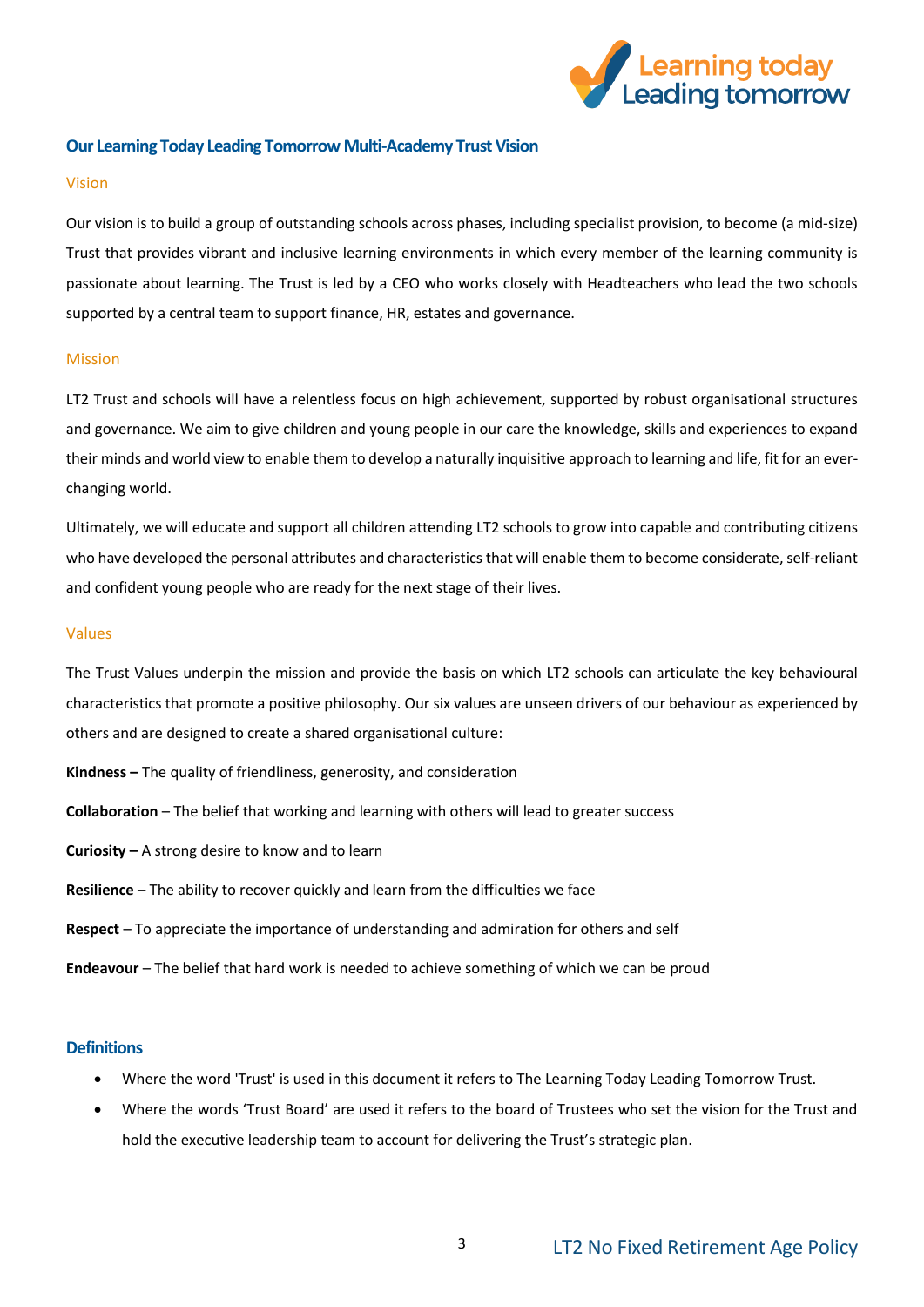

# <span id="page-3-0"></span>**1. Organisation and Responsibilities**

### 1.1 Introduction

This policy applies to employees of the Trust only. It does not form part of any employee's terms and conditions of employment with the Trust and is not intended to have contractual effect. The Trust may amend this policy from time to time and will notify employees of any changes to this policy within one month of the date on which the change takes effect.

The Trust currently has no fixed retirement age although this will be reviewed from time to time by the Trust Board to reflect its Schools' organisational and educational needs. The Trust acknowledges that retirement is a matter of choice for individuals and will not pressurise employees into resigning because they have reached or are approaching a certain age.

Employees are free to retire whenever they choose and the Trust is proud to employ people of all ages as it considers that age diversity is beneficial to the organisation. The Trust is committed to not discriminating against employees because of age and adheres to the principles set out in the Equal Opportunities and Diversity Policy.

This policy aims to create a framework for workplace discussions, enabling employees to express their preferences and expectations with regard to retirement and enabling the Trust to plan for educational and pastoral continuity for its pupils.

### 1.2 Legislation

There is no specific legislation regarding retirement, although all matters relating to retirement will adhere to the Equality Act 2010

### 1.3 Guidance under this Policy

The Head of HR is responsible for providing advice and guidance under this policy and reviewing and updating the policy as required.

### 1.4 Board of Trustees

# **The Board of Trustees, as a corporate body, has the responsibility to set the strategic direction and objectives of all matters across the Trust.**

The Board of Trustees is responsible for ensuring that high standards of corporate governance are maintained

The Chair of the Trust is responsible for managing the CEO, Trustees and Governors under this policy.

# 1.5 The Chief Executive Officer (CEO)

The CEO of Learning Today Leading Tomorrow Trust (LT2):

- Takes overall responsibility for the implementation of policies and procedures
- Must provide reports as appropriate to Trustees in relation to this policy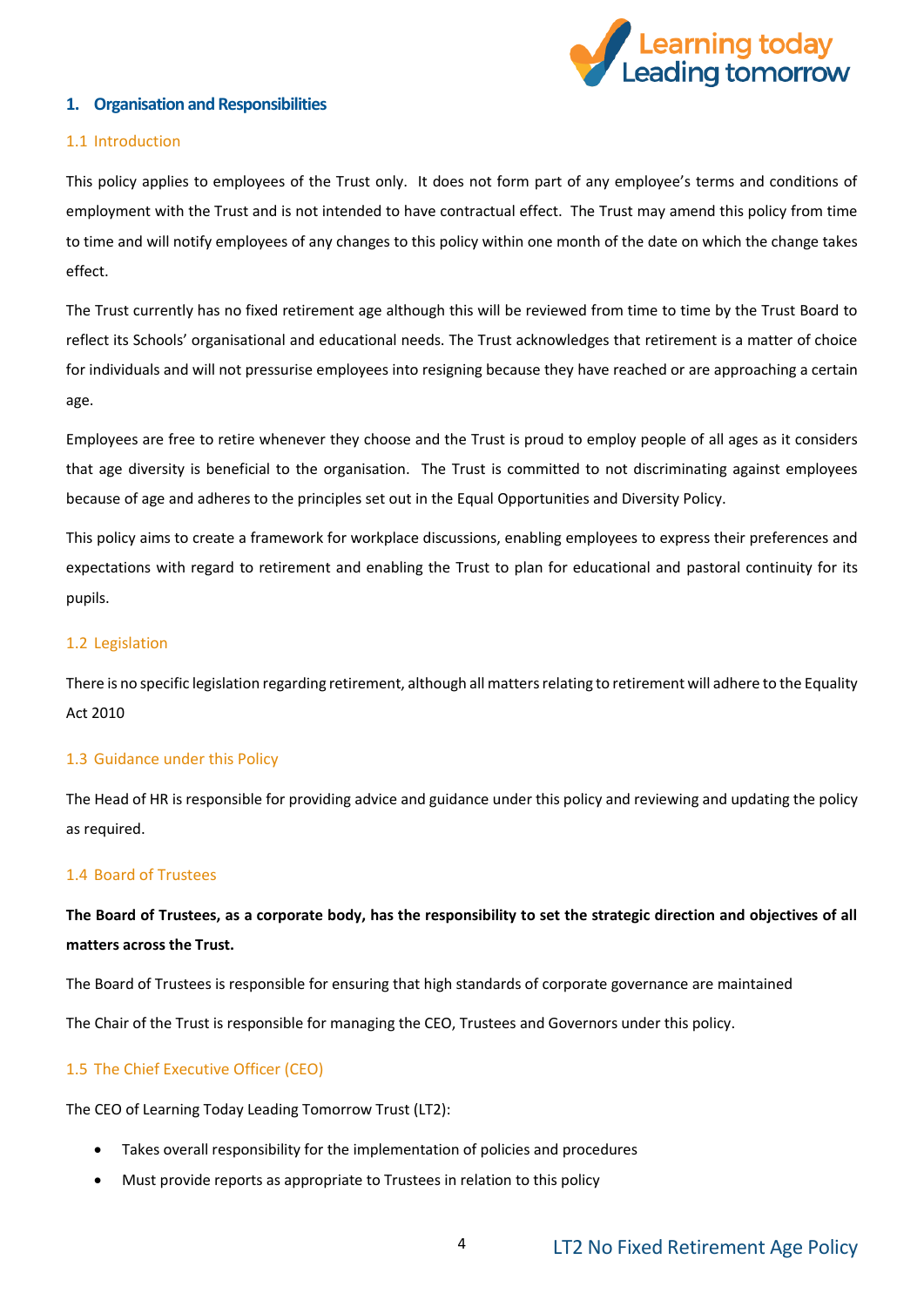

- Ensure that sufficient resources are allocated and authorised within the organisations budget to meet statutory procedures and standards across the Trust
- Is responsible for managing the Headteachers and centrally appointed staff under this policy

# 1.6 Headteachers

Headteachers of LT2 schools are responsible for:

- The implementation of and compliance with this policy within their school ensuring competence in those staff who are responsible for and involved in the operation of this policy and associated guidance
- Identifying training needs
- Communicating this policy to all relevant people within the school
- Managing school-based teaching and associate staff under this policy

# 1.7 Senior and Middle Leaders (and other Supervisory Roles)

Although the Headteacher is responsible overall for the implementation of this policy in their school, managers have some specific responsibilities:

- Applying this policy within their own department and area of work
- Resolving any issues members of staff refer to them, informing the Headteacher of any issues to which they cannot achieve a satisfactory solution with the resources available to them
- Where required, conduct formal meetings, undertake relevant training in relation to this policy and ensure effective and competent operation of this policy

# 1.8 Other Employee Duties

All employees have a responsibility to:

- Comply with this policy and to co-operate with the schools' leadership and management on all matters relating to it
- Undertake any training recommended by their line manager

# 1.9 Related Policies and Procedures

- Sickness Absence Policy
- Capability Policy

# 1.10 Review

This policy will be reviewed every three years.

These procedures have been agreed by the Board of Trustees, who will approve them whenever reviewed.